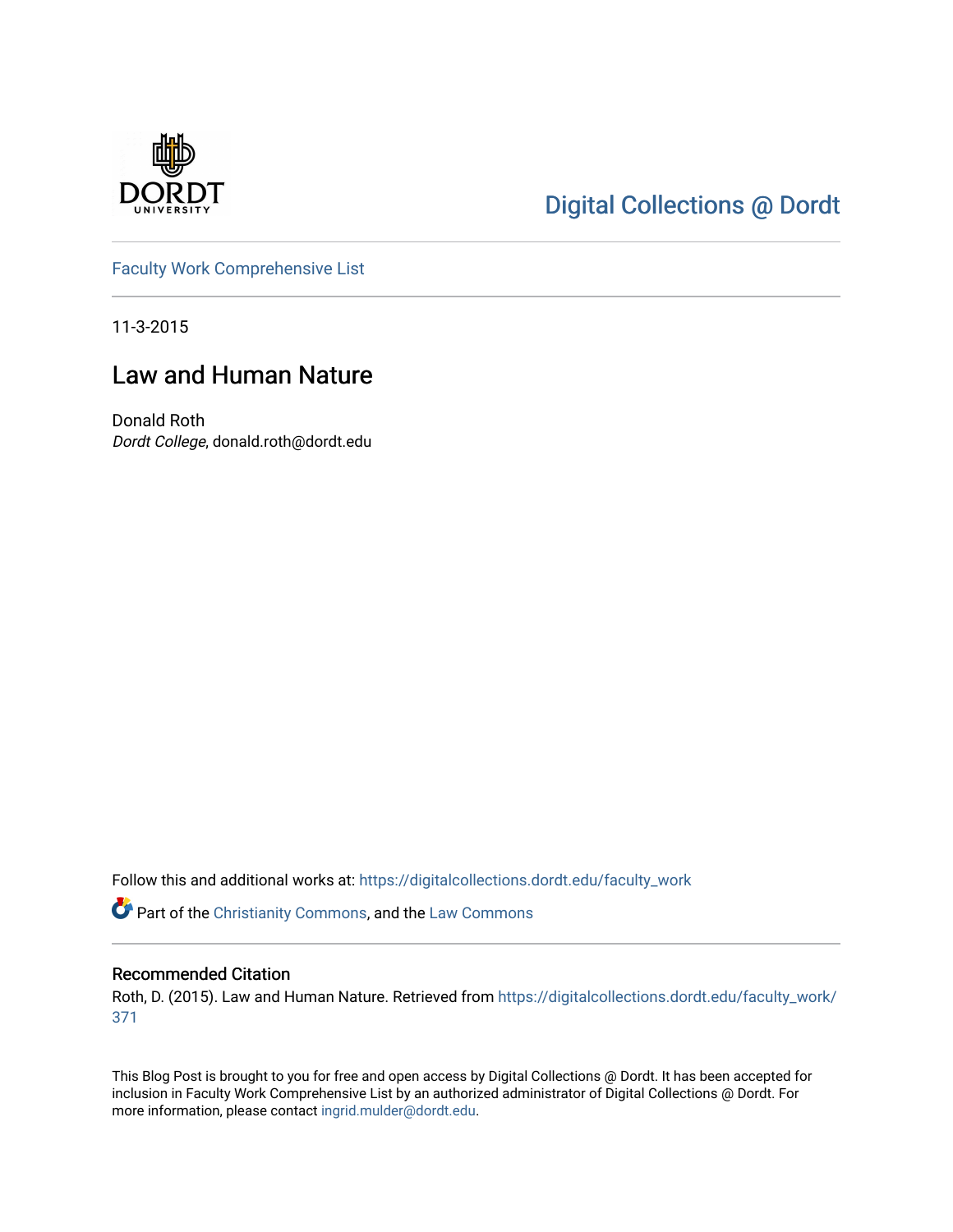## Law and Human Nature

#### Abstract

"While the law may assume rationality, it's a fair question whether people are really all that rational."

Posting about the way that human nature is viewed by the law from In All Things - an online hub committed to the claim that the life, death, and resurrection of Jesus Christ has implications for the entire world.

<http://inallthings.org/the-law-and-human-nature/>

Keywords In All Things, God, dignity, values, behavior

**Disciplines** Christianity | Law

#### **Comments**

[In All Things](http://inallthings.org/) is a publication of the [Andreas Center for Reformed Scholarship and Service](http://www.dordt.edu/services_support/andreas_center/) at Dordt [College](http://www.dordt.edu/).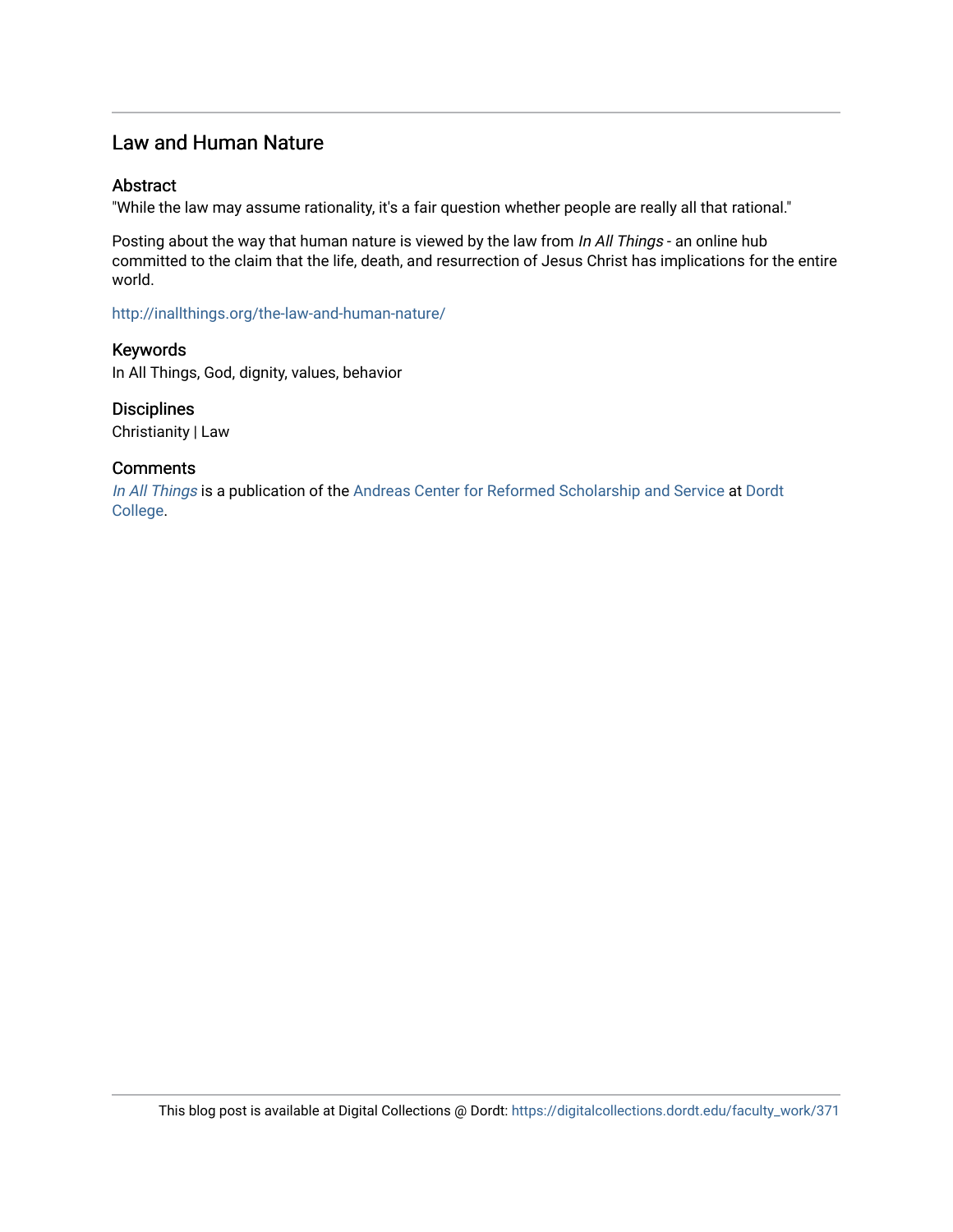# **The Law and Human Nature**

**inallthings.org**[/the-law-and-human-nature/](http://inallthings.org/the-law-and-human-nature/)

#### Donald Roth

The law is somewhat unique in that the core of the discipline — the formation, administration, and enforcement of the rules of society — involves not just the study of human nature, but the coercive management of it. In the end, the law compels action, and, regardless of motivation or worldview, action implies anthropology; that is, when we do things, our expectation that those actions will have an effect reflects certain assumptions about how the world works, and this understanding involves some philosophy of human nature. While the understandings and philosophies vary, my goal in this piece is to highlight a few of the common assumptions that characterize the way that human nature is envisioned by the law; specifically, I argue that the law sees humans as rational agents who have inherent worth and an obligation, although not always an ability, to behave reasonably.

#### **People are Rational**

When I say that people are rational, what I mean is not that people are logical, but that people respond in a predictable way to incentives. That is, the law assumes that people have some awareness of their options and that they will intentionally choose the option which they believe best.<sup>[1](http://inallthings.org/the-law-and-human-nature/#fn1-6737)</sup> We know this is an assumption made by the law through both the incentives it provides and the liability it imposes. Among the carrots and sticks used to incentivize certain decisions: gifts to charity are promoted by a related tax deduction<sup>[2](http://inallthings.org/the-law-and-human-nature/#fn2-6737)</sup>, attending college is promoted for low-income students via special grants  $^3$  $^3$ , and unsafe driving is deterred through fines and other penalties. $^4$  $^4$  At the same time, the law presumes awareness of these rules in the way it imposes liability, both by refusing to impose criminal sanctions where the exact criminal activity is not clearly spelled out<sup>[5](http://inallthings.org/the-law-and-human-nature/#fn5-6737)</sup> and by refusing to recognize ignorance of a legal standard as a defense to its enforcement.<sup>[6](http://inallthings.org/the-law-and-human-nature/#fn6-6737)</sup> Taken as a whole, the law assumes people are rational as a necessary precondition to the law's attempt to control or influence people's actions.

#### **People have inherent Dignity**

The law also assumes some sort of inherent dignity or value in humanity. To be clear, not all legal traditions assign *equal* value to human beings, and even in countries that do, there are often a variety of exceptions to that equality; however, my point is much more fundamental: there is no legal system which has failed to assign some value to humanity, even if this right is only fully expressed for a favored group. This can be seen in broad statements like the UN's Universal [Declaration](http://www.un.org/en/documents/udhr/) of Human Rights or the Declaration of [Independence,](http://www.archives.gov/exhibits/charters/declaration_transcript.html) but it is even enshrined (if not always respected) in the Constitution of tyrannical states like the [Soviet](http://www.departments.bucknell.edu/russian/const/77cons02.html) Union. If people were worthless, it wouldn't be worth the trouble of working so hard to rule over them, and so the law views human nature as something with an inherent dignity.<sup>[7](http://inallthings.org/the-law-and-human-nature/#fn7-6737)</sup>

#### **People should be Reasonable**

The last assumption that I want to highlight has to do with the standard that the law seeks to impose on us, something which speaks to how the law believes that we should behave. The law often asserts this requirement explicitly: tort law<sup>[8](http://inallthings.org/the-law-and-human-nature/#fn8-6737)</sup> has long required people to act with due regard and care for how their actions could affect others<sup>[9](http://inallthings.org/the-law-and-human-nature/#fn9-6737)</sup>; contract law often judges issues of formation and interpretation based on what the parties could have [reasonably](http://www.businessdictionary.com/definition/doctrine-of-reasonable-expectations.html) expected, and it inserts reasonableness as a gap filler when certain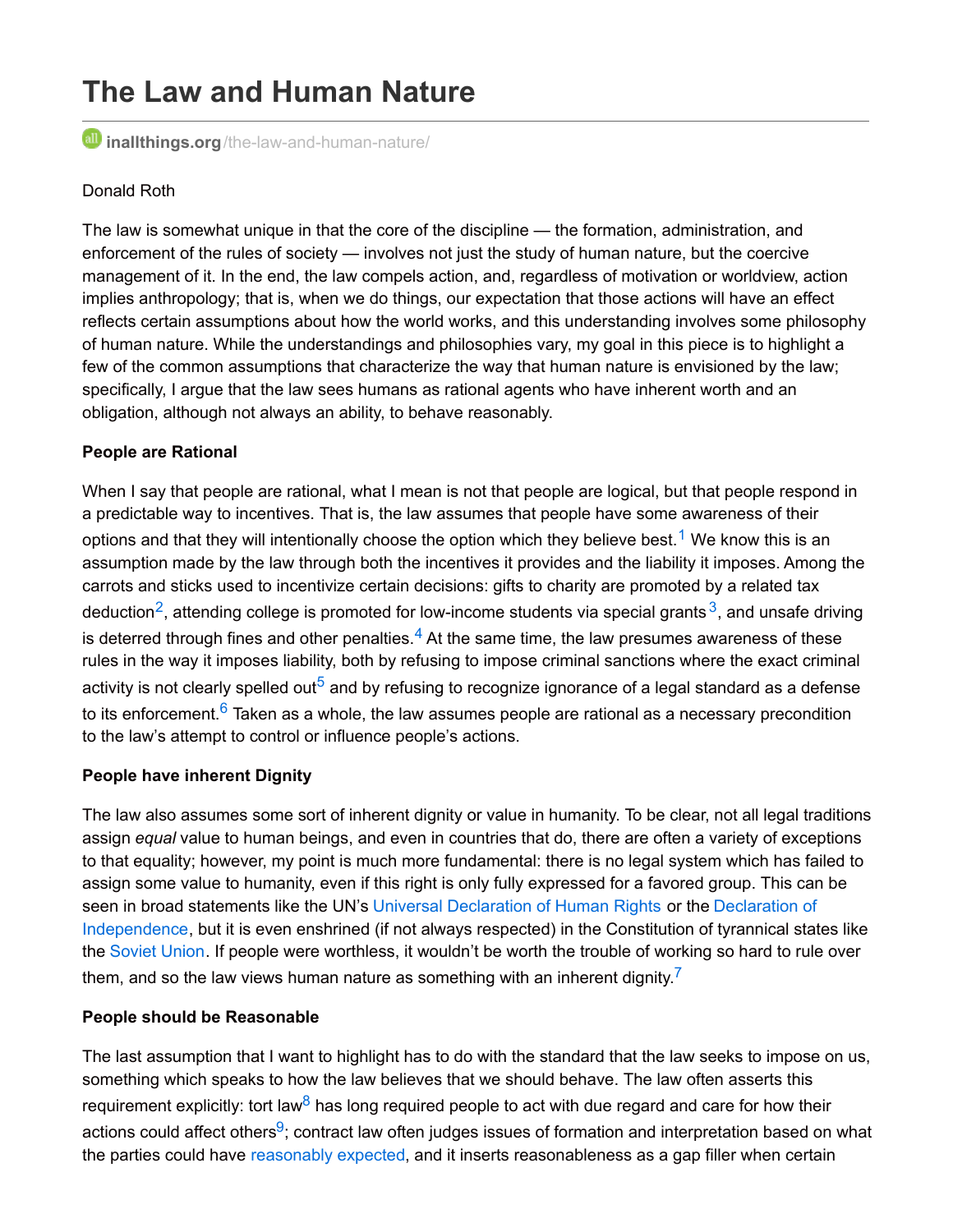contract terms, like timing, are absent<sup>[10](http://inallthings.org/the-law-and-human-nature/#fn10-6737)</sup>; even criminal law, though it goes on to spell out what it means in more detail, often frames liability in terms of reasonable action<sup>[11](http://inallthings.org/the-law-and-human-nature/#fn11-6737)</sup>, and it judges things like self-defense and the acceptability of police action by a standard of reasonableness. This legal standard therefore assumes two things: first, that it's possible to judge what is reasonable, and, second, that we don't always live up to that standard.<sup>[12](http://inallthings.org/the-law-and-human-nature/#fn12-6737)</sup>

#### **What this Means**

So, other than keeping with the theme of the week, why bother with this analysis? When the theories undergirding these assumptions are so wildly diverse, why mention them at all? My reasons are twofold: first, it allows for critical analysis, and second, it can provide Christian comfort.

If the law assumes that people are rational, have inherent dignity, and should be reasonable, we can test those assumptions and press for further answers. While the law may assume rationality, it's a fair question whether people are really all that rational. At the same time, if we so often behave irrationally, how is it that we are competent to judge something like reasonableness? If we have inherent value and (in the Western tradition) rights, how do we measure that value, and on what do we base this claim of rights?

These lines of inquiry lead to what I read as a source of affirmation and comfort as a Christian working in this discipline: Biblical principles such as man's sinfulness, our worth as image-bearers, and even our implied awareness of what is right (and therefore guilt for sin), fit well with the assumptions about human nature that I've described here. If, as [Romans](https://www.biblegateway.com/passage/?search=Romans+13&version=ESV) 13 says, there is "no authority except from God, and those that exist have been instituted by God," we can see the compatibility of these assumptions with divine revelation as evidence of the Maker's hand operating behind the scenes. Of course, legal theorists have given many other explanations, and human laws are, at best, a weak reflection of divine will. But, for Christians who, like the believers in Nero's Rome, must struggle with the Bible's call to submit ourselves to the governing authorities, seeing God at work in the very fabric of that authority can be a source of great comfort.

### **Footnotes**

1. For the philosophers following along at home, this is similar to rational action theory, although I don't want to be so specific as to imply that individuals are actually reasonable. For some theorists, they are, others would argue that they only follow a certain personal logic. At the same time, there is a ranging dispute over whether the best option will be a hedonistic calculus, a moral judgement, or some mix therein, not to mention overlays of pragmatism or utilitarian philosophy.  $\leftrightarrow$ 

2. [IRC](https://www.law.cornell.edu/uscode/text/26/170) § 170.  $\leftrightarrow$ 

- 3. See, e.g. 20 [U.S.C.](https://www.law.cornell.edu/uscode/text/20/1070a) § 1070a. ↔
- 4. See, e.g. IOWA [CODE](https://www.legis.iowa.gov/docs/code/321.pdf) § 321.  $\leftrightarrow$
- 5. This is also known in statutory interpretation as the Rule of [Lenity](https://www.law.cornell.edu/wex/statutory_construction), and, in more extreme cases, can find a law unconstitutional via the [Vagueness](https://en.wikipedia.org/wiki/Vagueness_doctrine) Doctrine.  $\leftrightarrow$
- 6. If you want to impress friends at parties, this is also known by the Latin phrase " *[ignorantia](https://en.wikipedia.org/wiki/Ignorantia_juris_non_excusat) juris non excusat*." [↩](http://inallthings.org/the-law-and-human-nature/#rf6-6737)